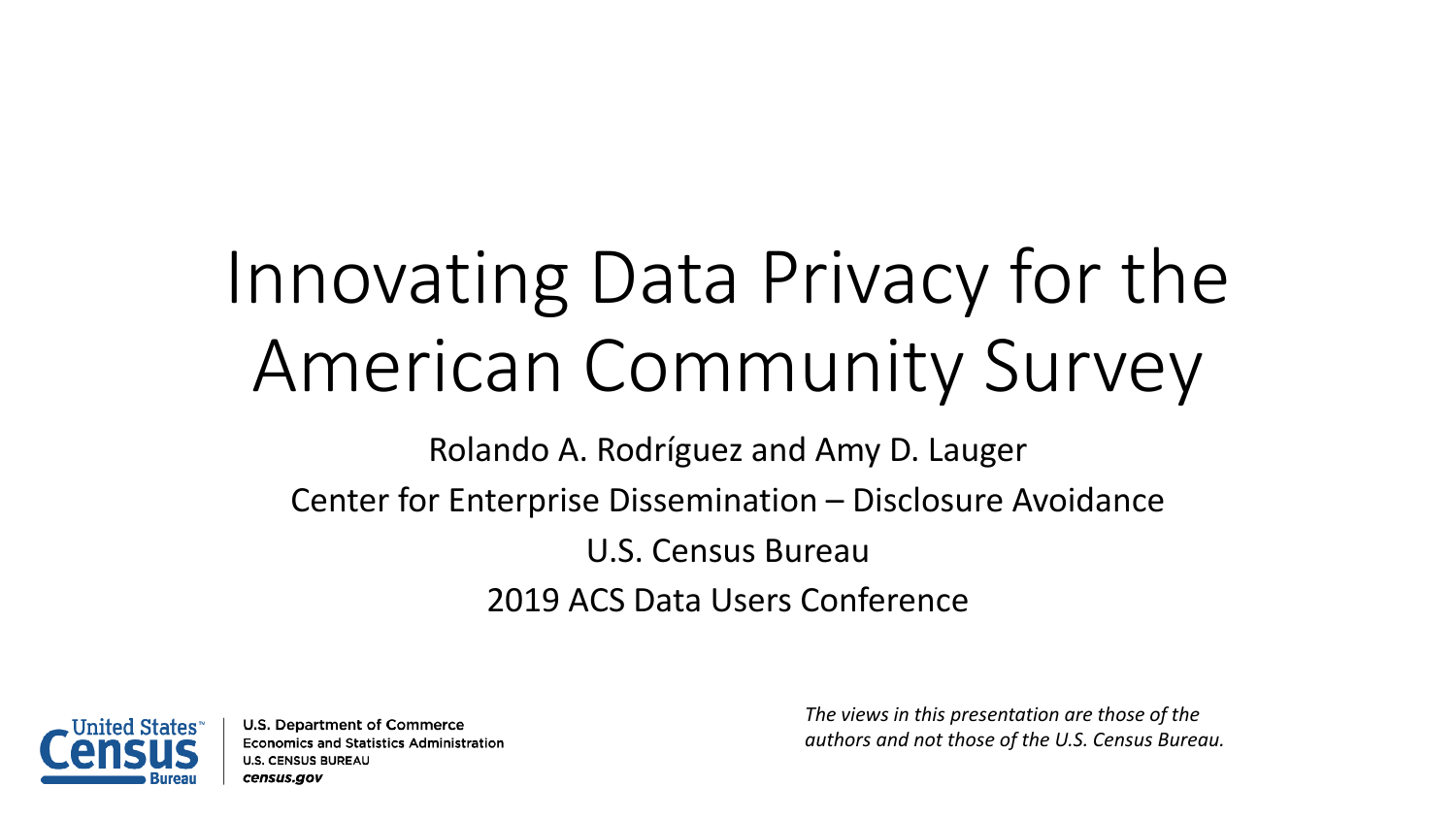## The Census Bureau is committed to data quality

- The Census Bureau's *mission* is to serve as the nation's leading provider of **quality** data about its people and economy.
- The Census Bureau's *goal* is to provide the best mix of timeliness, relevancy, **quality** and cost for the data we collect and services we provide.
- The American Community Survey (ACS) helps local officials, community leaders, and businesses understand the changes taking place in their communities. It is the **premier source** for detailed population and housing information about our nation.

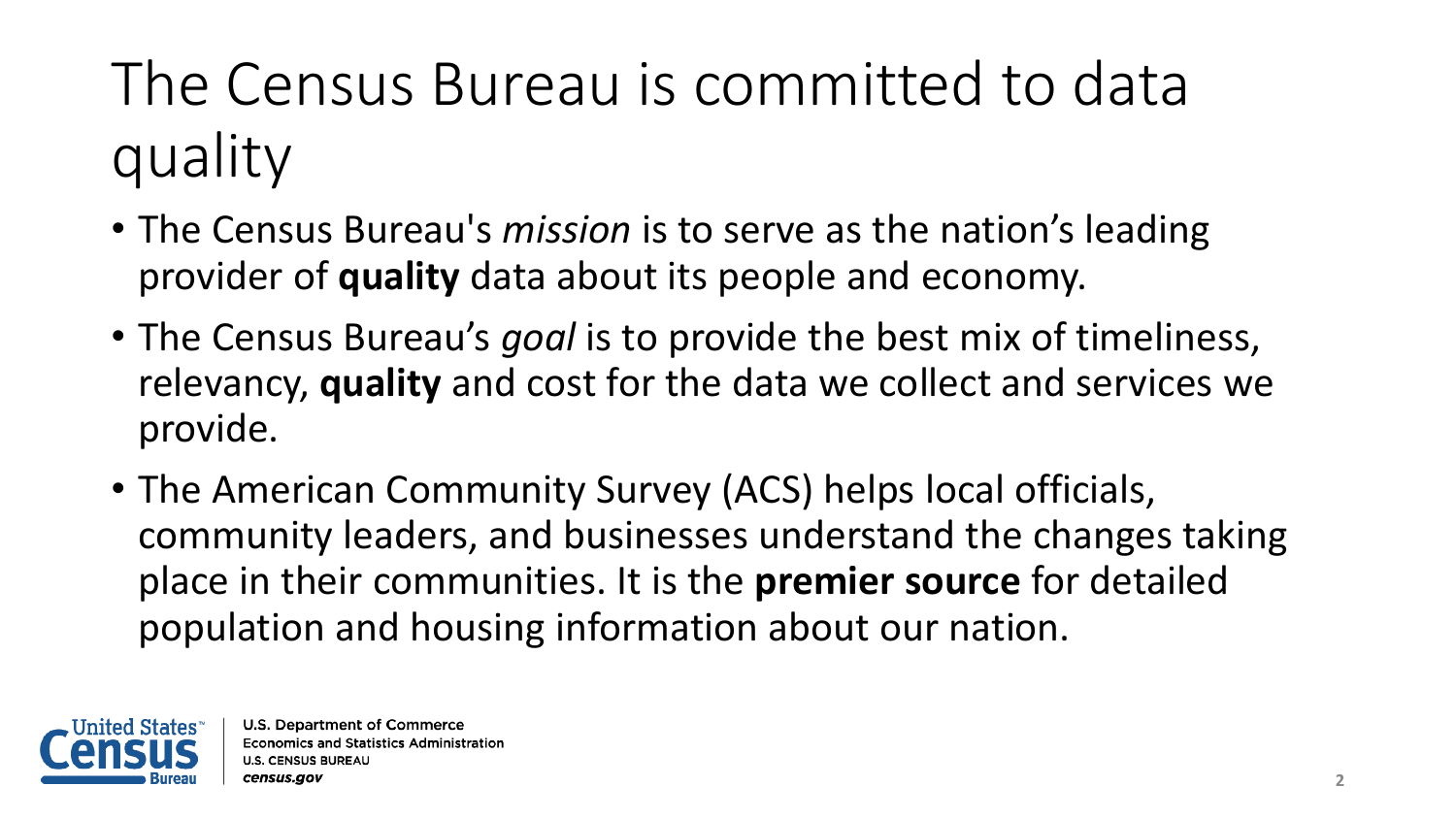The Census Bureau is also committed to data privacy protection

- The Census Bureau operates, collects data, and publishes statistics under the authority of several titles of the U.S. Code
- Title 13, Sec.9: Neither the Secretary, nor any other officer or employee of the Department of Commerce or bureau or agency thereof […] may […] make any publication whereby the **data furnished by any particular establishment or individual** under this title **can be identified**
- ACS response requirement is tied to guarantee of **confidentiality**
- Methods that protect **confidentiality/privacy** are vital for public data releases

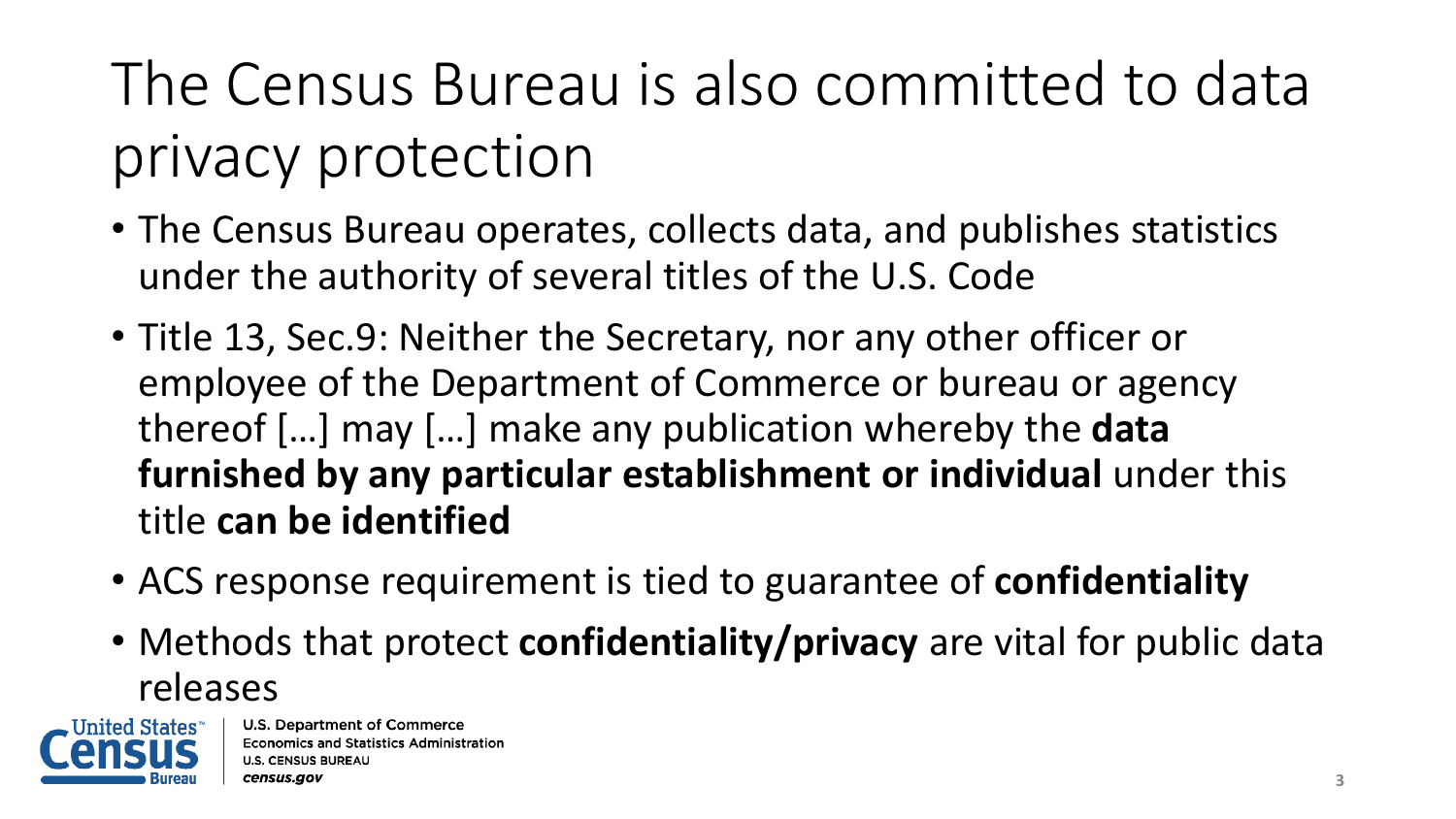#### Protect the person. Describe the people.

- ACS data products must be statistical rather than personal
- Public data releases contain information about each respondent
- Disclosure avoidance (DA) methods are used to control this risk
- Previous ACS products have used a number of DA methods

| Internal Files            | <b>Public Tables</b>       | <b>Public-Use Microdata</b> |
|---------------------------|----------------------------|-----------------------------|
| <b>Household Swapping</b> | <b>Category Collapsing</b> | Geographic aggregation      |
| <b>Synthetic Data</b>     |                            | Sub-sampling                |
|                           |                            | Variable suppression        |
|                           |                            | Category collapsing         |
|                           |                            | Variable top-coding         |

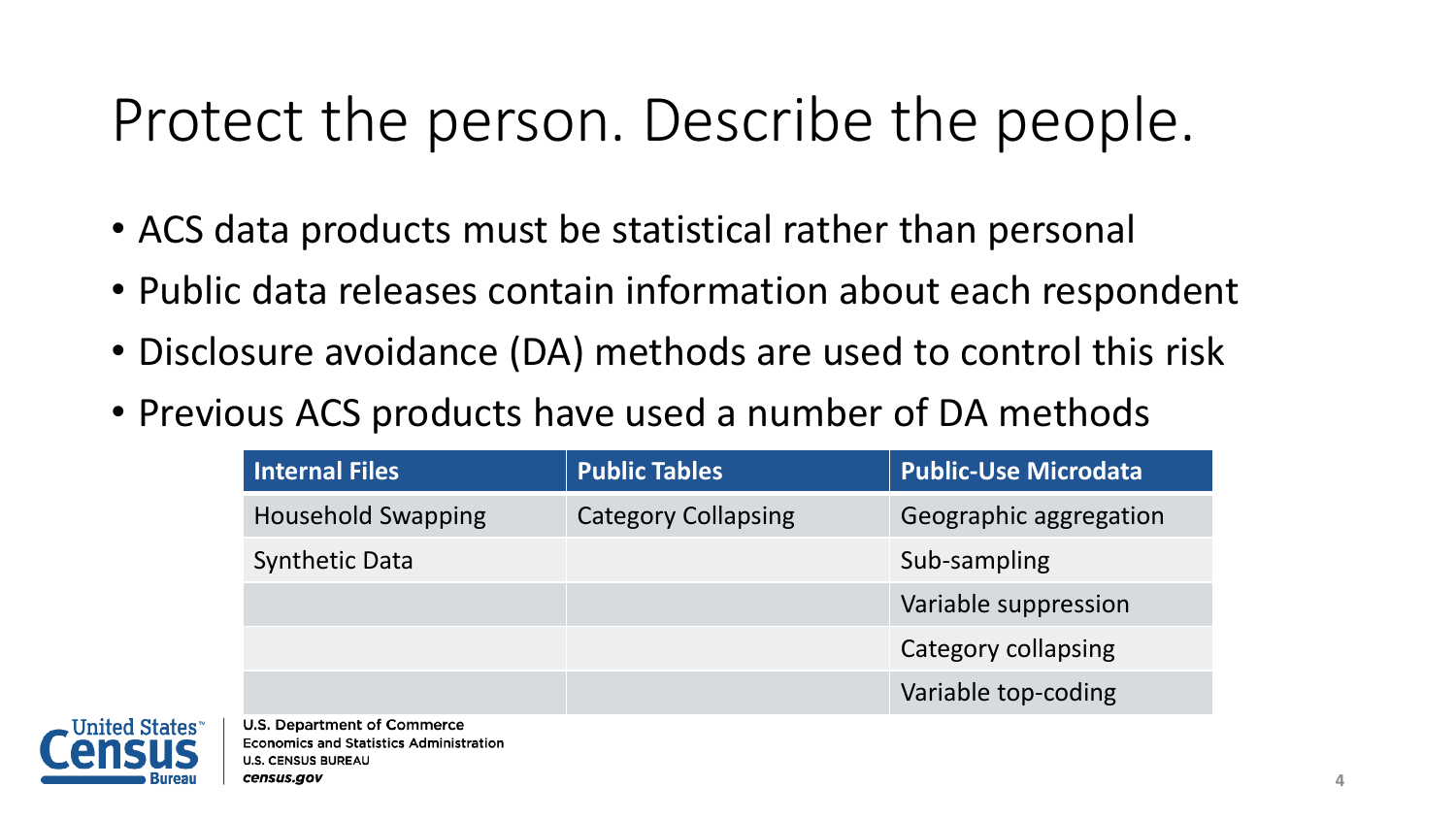# We must innovate DA for the ACS while upholding quality

- Current DA methods are based on assumptions that no longer hold
- The Census Bureau's Data Stewardship Executive Policy committee has charged the ACS with improving its methods
- We are actively researching methods that will allow for provable privacy guarantees
- The ACS will use these methods once fully developed

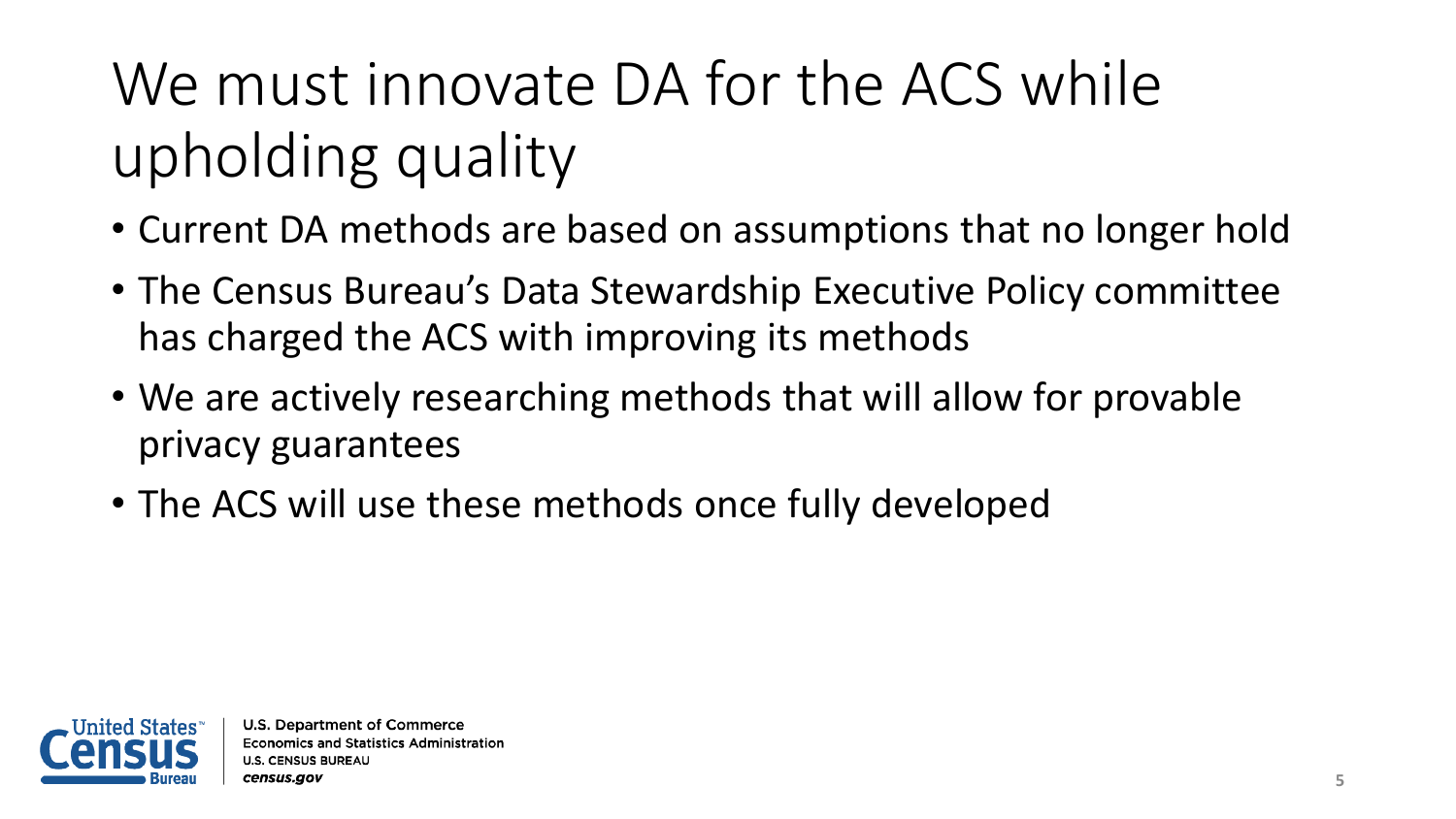### First, we will consider expanding current DA methods

- The Census Bureau intends to release the standard complement of ACS tables and public-use microdata (PUMS) for 2018
- The detail in published tables and in the PUMS are major disclosure avoidance concerns and are co-dependent
- We will assess expanding the use of synthetic data to protect the PUMS
- Subject matter experts at the Census Bureau will evaluate the accuracy of new synthetic data methods

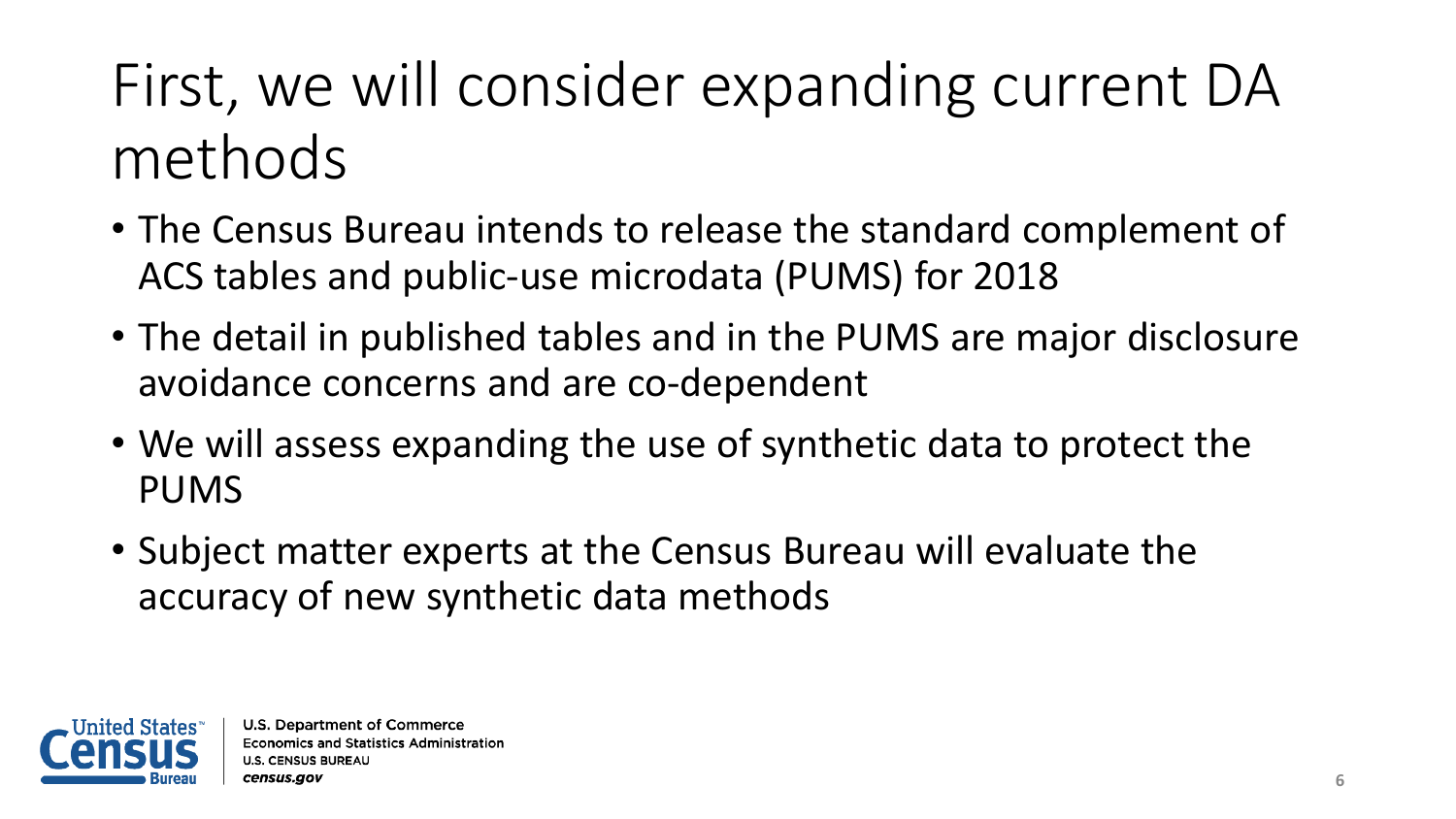## Then, ACS will transition to formal privacy methods

- Formal privacy methods allow policy makers to balance important social goods – data accuracy and data privacy
- Data users are already familiar with such tradeoffs and accounting for them
	- Complex sample design and survey weights to account for it
	- Effect of new DA methods will be another source of published error
- More transparency about DA methods and their effects will be possible
- We must have the involvement of data users to understand the effects of various options fully

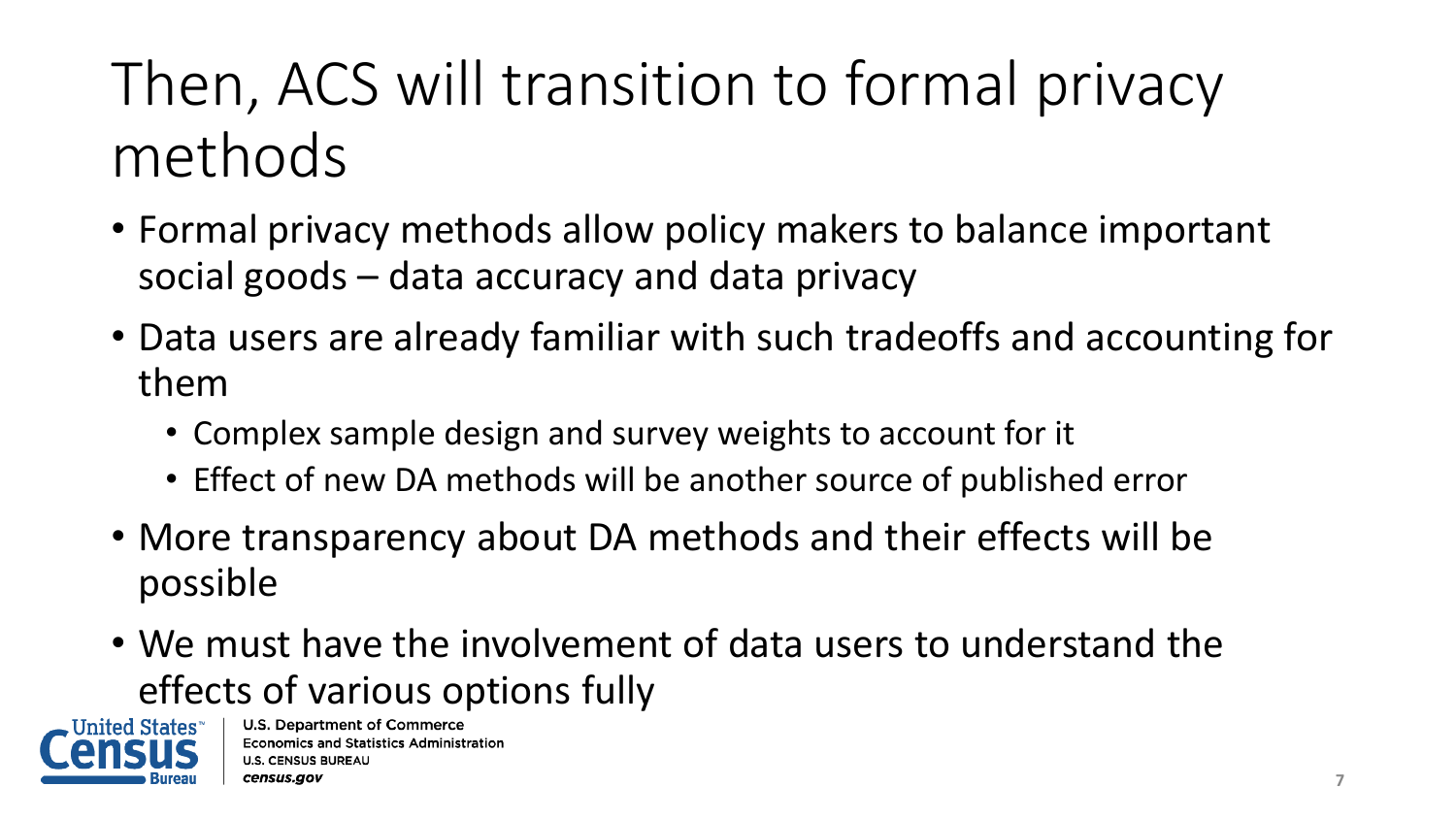Many experts are advising the Census Bureau as we modernize disclosure avoidance

- The Census Bureau has engaged academic and industry partners with expertise in modern data privacy methods
- Teams of experts are working with Census Bureau staff on multiple Census Bureau products, including 2020 Census, ACS and 2017 Economic Census
- The Census Bureau's subject matter experts are closely monitoring the effects of new methods on ACS accuracy
- The Census Bureau has actively sought feedback from the data user community

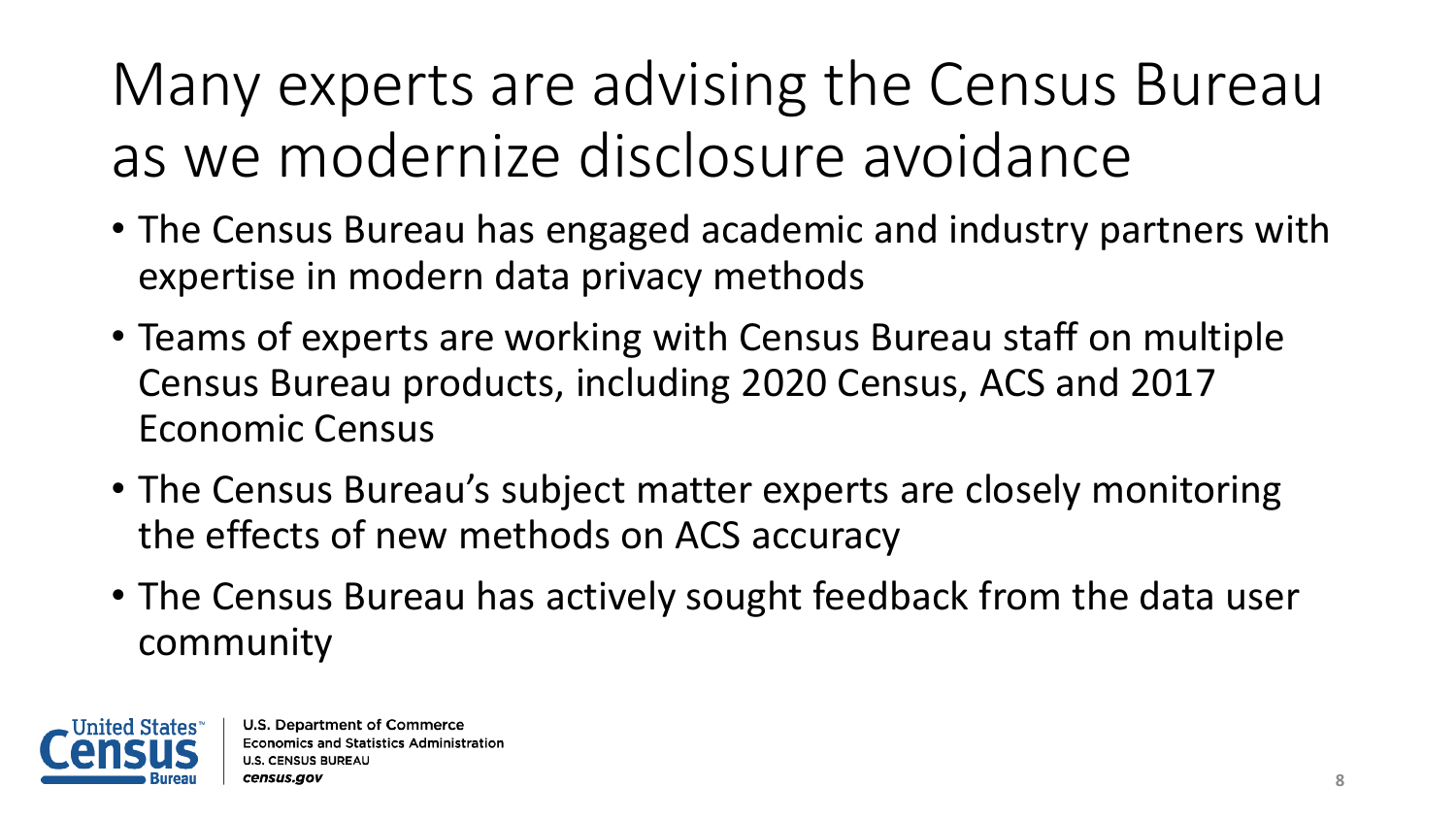### DA methods must adapt to a new data environment

- Data curators face an imposing global data environment
- Many sources of detailed personal information now readily available
- Modern computational methods designed to harness these sources
- ACS must maintain respondent privacy within this atmosphere
- Re-identification risks are an established reality, not merely a theoretical concept

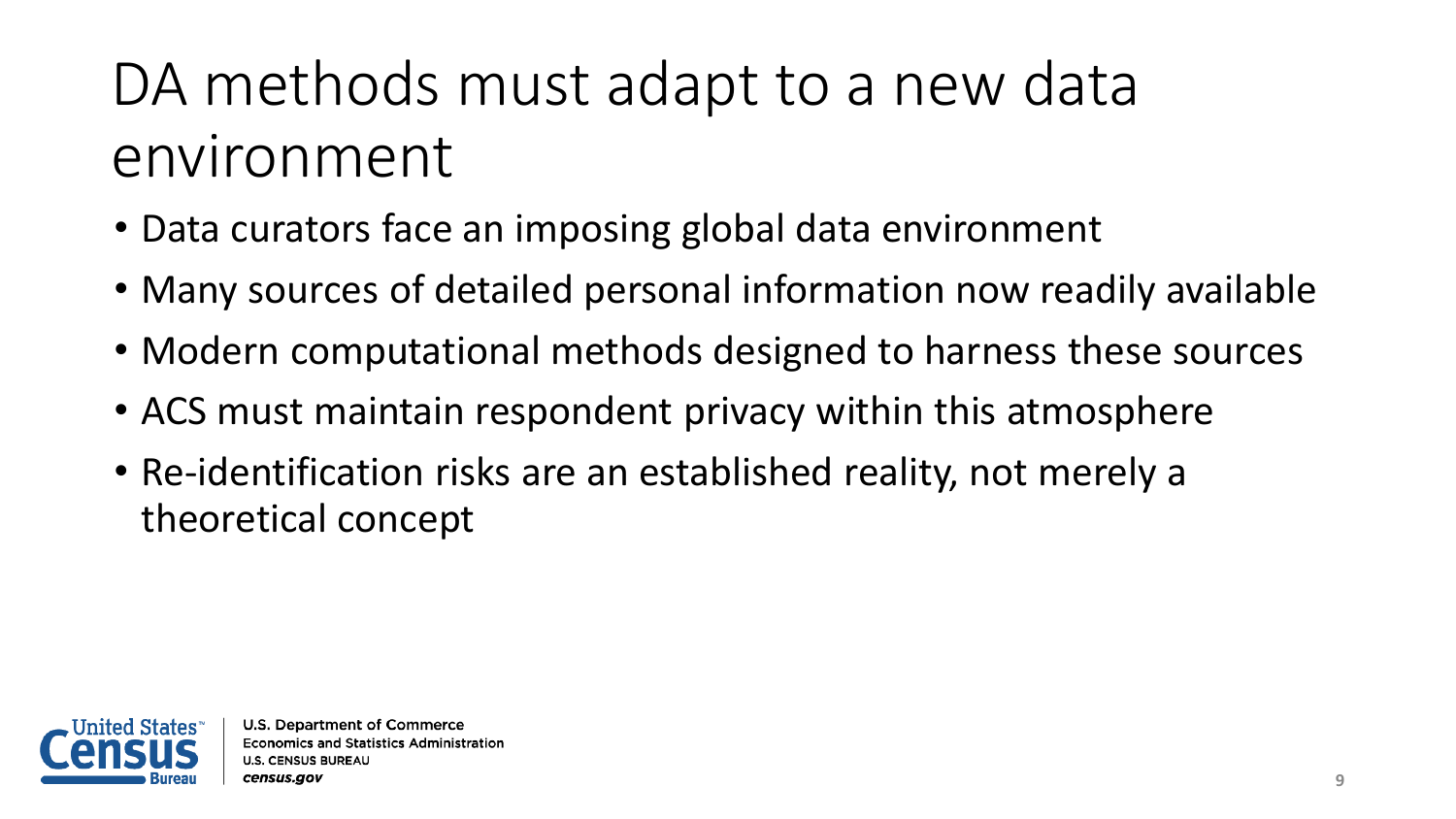## In 1997, a governor had his medical records identified

- In 1996, the governor of Massachusetts collapsed at a keynote address
- After recovery, he oversaw the public release of hospital data for use in improving healthcare and related costs and assured its privacy
- Respondent privacy was protected by commonly used de- identification techniques
- For \$20, an MIT graduate student purchased voter rolls, which included name, address, ZIP, birthdate, and sex
- She re-identified the governor's records in the hospital data and sent him a copy

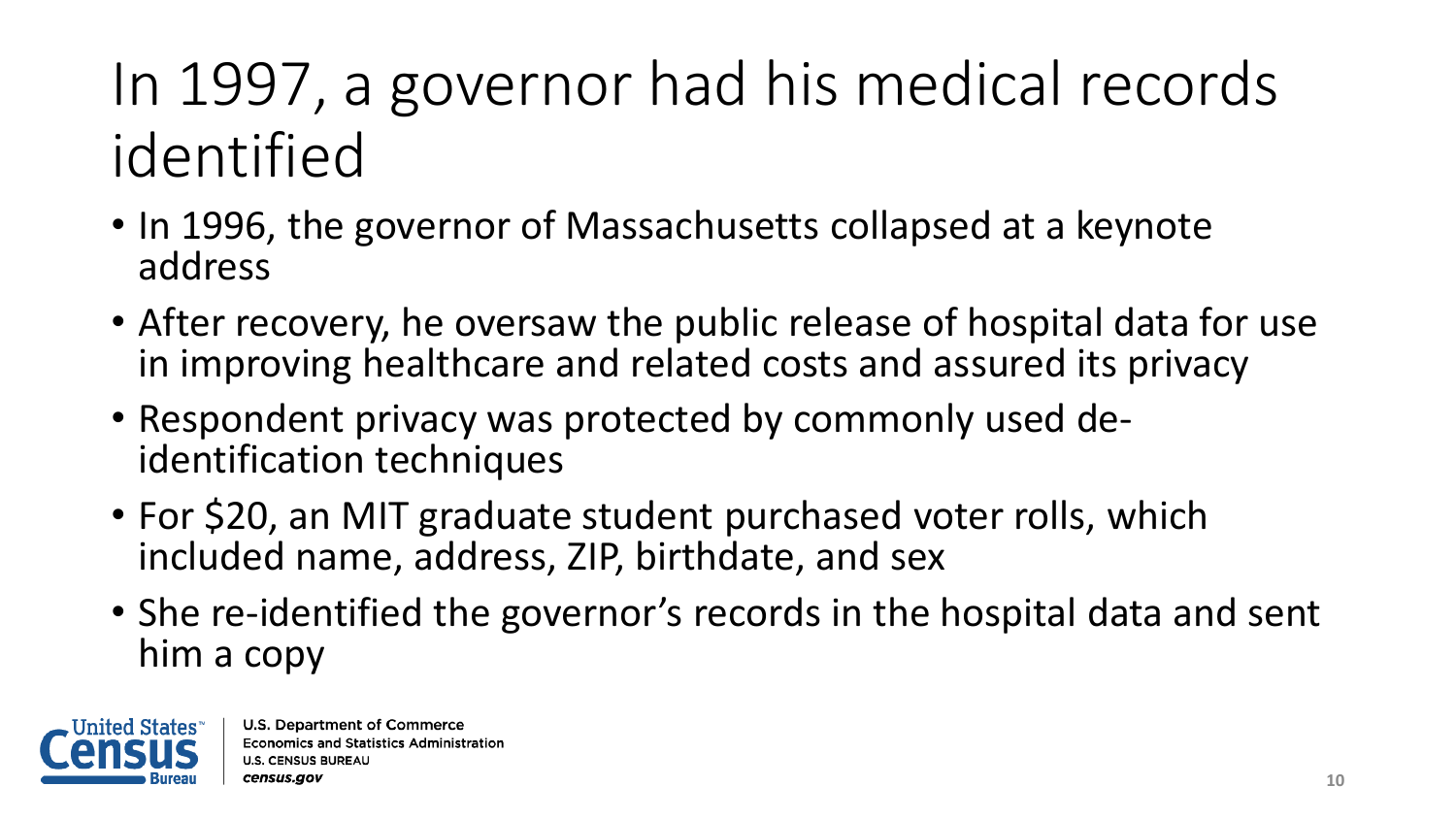### In 2018, computational power makes similar attacks easier and more widespread

| Record                  |                                            |                                                             |  |
|-------------------------|--------------------------------------------|-------------------------------------------------------------|--|
| Hospital                | 162: Sacred Heart                          |                                                             |  |
|                         | Medical Center in                          |                                                             |  |
|                         | Providence                                 |                                                             |  |
| Admit Type              | 1: Emergency                               |                                                             |  |
| Type of Stay            |                                            | MAN 60 THROWN FROM MOTORCYCLE                               |  |
| Length of Stay          | 6 days                                     |                                                             |  |
| Discharge Date          | $Oct-2011$                                 | A 60-year-old Soap Lake man was hospitalized                |  |
| Discharge               |                                            |                                                             |  |
| <b>Status</b>           | under the care of an<br>health service     | Saturday afternoon after he was thrown from his             |  |
|                         | organization                               |                                                             |  |
| Charges                 | \$71708.47                                 | motorcycle. Ronald Jameson was riding his 2003              |  |
| Payers                  | 1: Medicare                                |                                                             |  |
|                         | 6: Commercial insurance                    | Harley-Davidson north on Highway 25, when he                |  |
|                         | 625: Other government                      | failed to begotiate a curve to the left. His                |  |
|                         | open-rouse parasites                       |                                                             |  |
| <b>Emergency</b>        | E8162: motor vehicle                       | motorcycle became airborne before landing in a              |  |
| Codes                   | traffic accident due t                     |                                                             |  |
|                         | loss of control; loss<br>control mv-mocycl | wooded area. Jameson was thrown from the bike;              |  |
| Diagnosis               | <b>NUNESE GLOSGE BRAZENING</b>             |                                                             |  |
| Codes                   | of other specified part                    | he was wearing a helmet during the 12:24 n.m.               |  |
|                         | of pelvis                                  |                                                             |  |
|                         | 51851: pulmonary                           | incident. He was taken to Sacred Heart Hospital.            |  |
|                         | insufficiency following                    |                                                             |  |
|                         | trauma & surgery                           | The police cited speed as the cause of the crash.           |  |
|                         | 2761: hyposmolality                        |                                                             |  |
|                         | &/or hyponatremia                          | [News Review 10/18/2011]                                    |  |
|                         | 78057: tachycardia                         |                                                             |  |
|                         | 2851: acute                                |                                                             |  |
|                         | prrhagic anemia                            |                                                             |  |
| Age in Years            | 60                                         | Sweeney L. Only You, Your Doctor, and Many Others May Know. |  |
| Age in Months<br>Gender | $125 -$<br>Male                            |                                                             |  |
| ZIP                     | 98851                                      | Technology Science. 2015092903. September 29, 2015.         |  |
| <b>State Reside</b>     | <b>WA</b>                                  |                                                             |  |
| naversemmerser          | mirre, Non-Hispanic                        | https://techscience.org/a/2015092903                        |  |



**U.S. Department of Commerce Economics and Statistics Administration U.S. CENSUS BUREAU** census.gov

**11**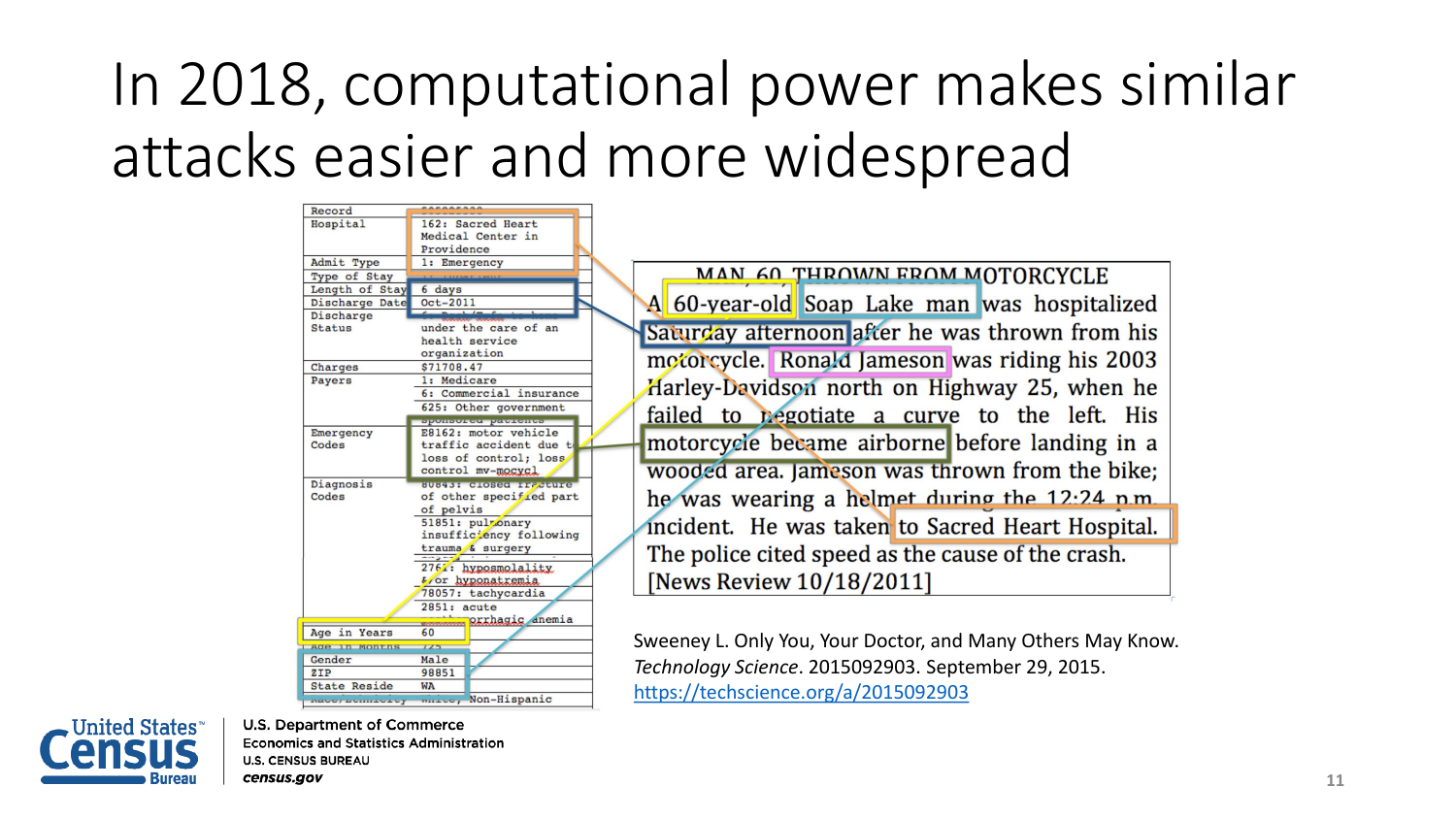## Several publicized re-identification attacks have happened

- Re-identification actually happens, with seemingly protected data
- Simple removal of obvious identifying information is not sufficient
- People can be unique on a relatively small set of attributes
- Current DA methods are not sufficient against known current risks
- Re-identification not limited to microdata releases
- Database reconstruction from public tables is possible

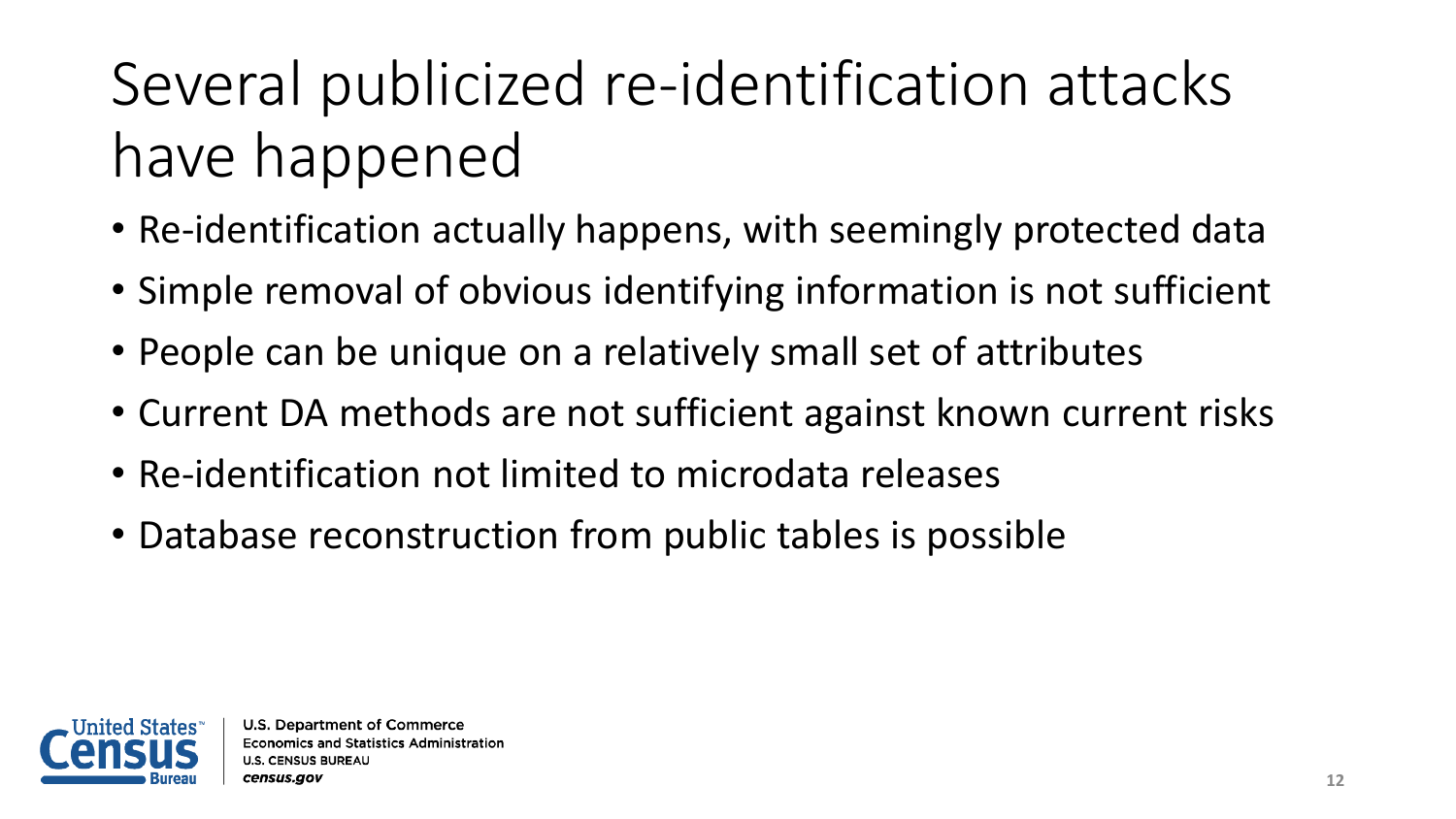# Database reconstruction turns statistics back into people

- Database reconstruction aims to recreate a non-public dataset from publicly available data
- Large table releases can easily yield multiple cells per item in the non- public file
- Modern software makes combining tables into microdata feasible
- Current ACS DA practices are not designed to protect from these types of attacks



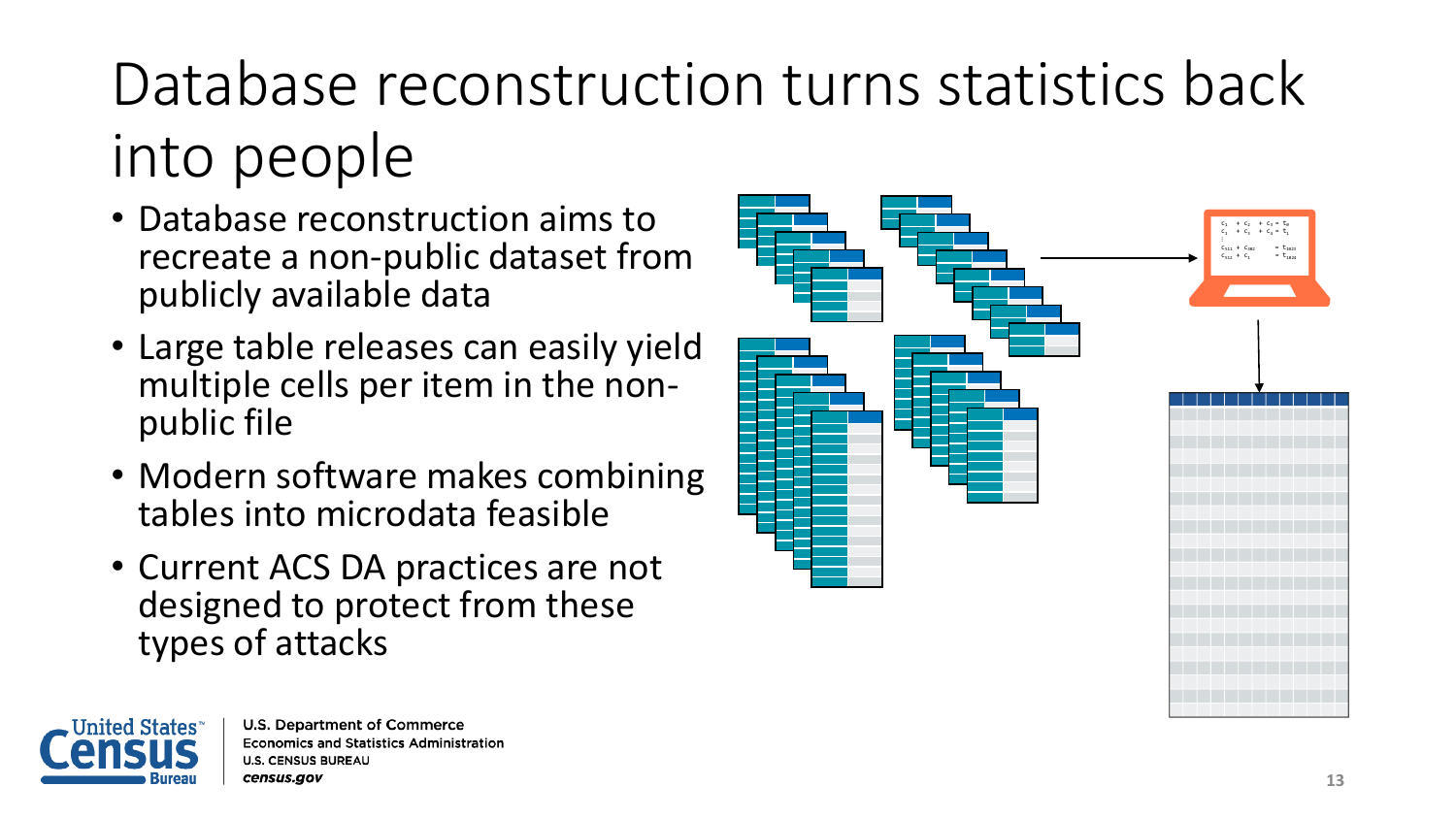The Census Bureau used 2010 Census tables to demonstrate database reconstruction

- Used public tables to create a database row for each person
- More than 50% of the population is unique on a combination of block, age, sex, race, and ethnicity (exact percentage is confidential)
- 45% of rows linkable to commercial data with personal information (138 million people)
- 38% of linked rows matched back to named Census records (52 million people)
- The overall vulnerability is 17% of population
- Previous re-identification study had overall vulnerability of 0.0038%

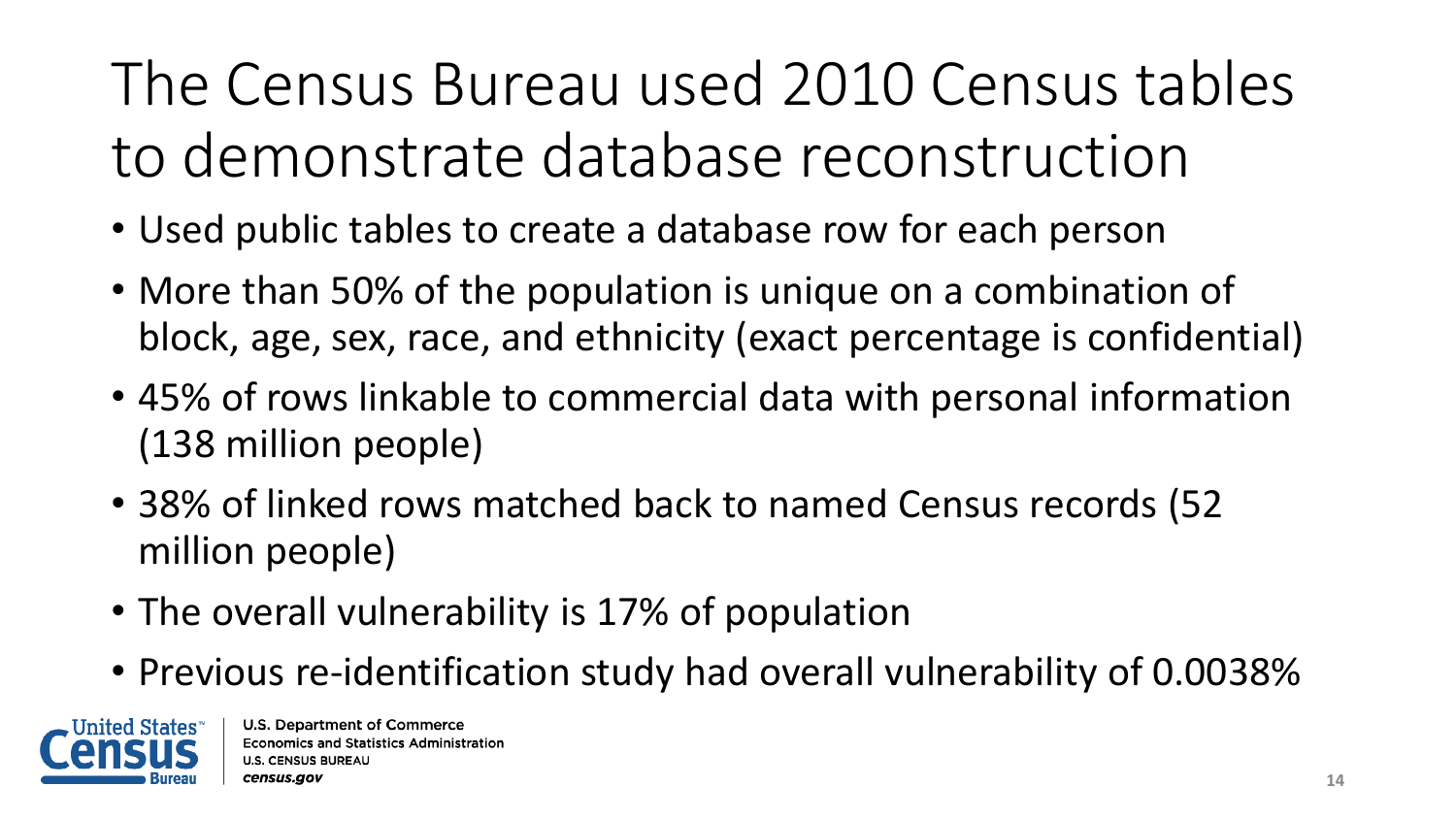### Public ACS data creates its own privacy risks

- The Census Bureau publishes multiple ACS data products
	- Summary tables
	- Custom tabulations
	- Public-use microdata samples (PUMS)
- The main DA method for ACS PUMS is limiting geography
	- The smaller the geography, the more likely someone is unique
	- Smallest geographic unit in PUMS is the public-use microdata area (PUMA)
	- PUMAs must contain populations of at least 100,000 people
- What if someone can break PUMAs into smaller geographies?

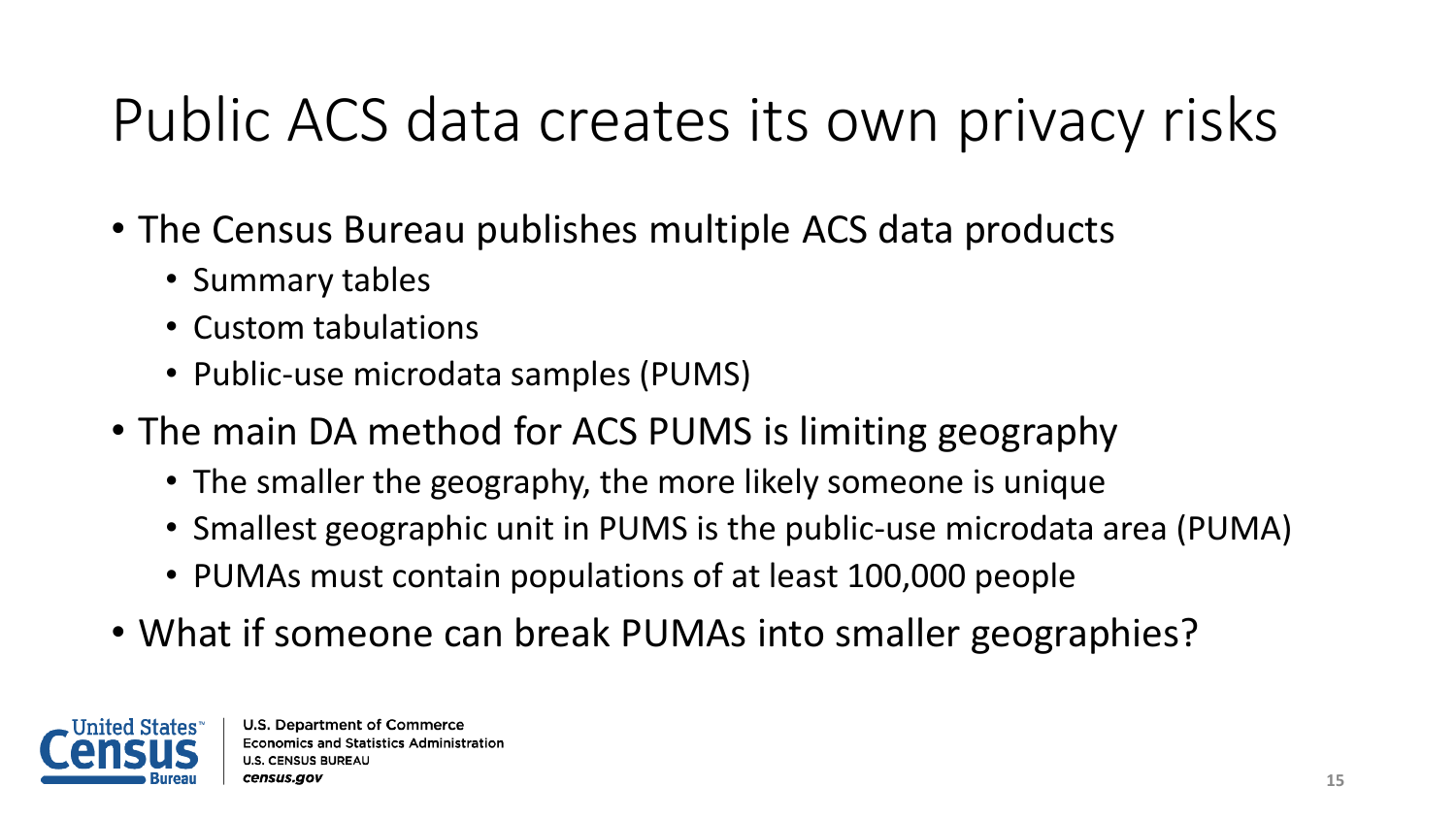### ACS tables are the key to unlocking PUMAs

- Information on smaller geographies already available from ACS tables
- ACS releases hundreds of 5-year tables by block group
- Innovative statistical models have combined PUMS and tables to make new sub-PUMA estimates
- Although not the intent of the models, new estimates can add to reconstruction and re-identification risk
- ACS needs DA methods that can protect against this kind of risk… and other risks that may come

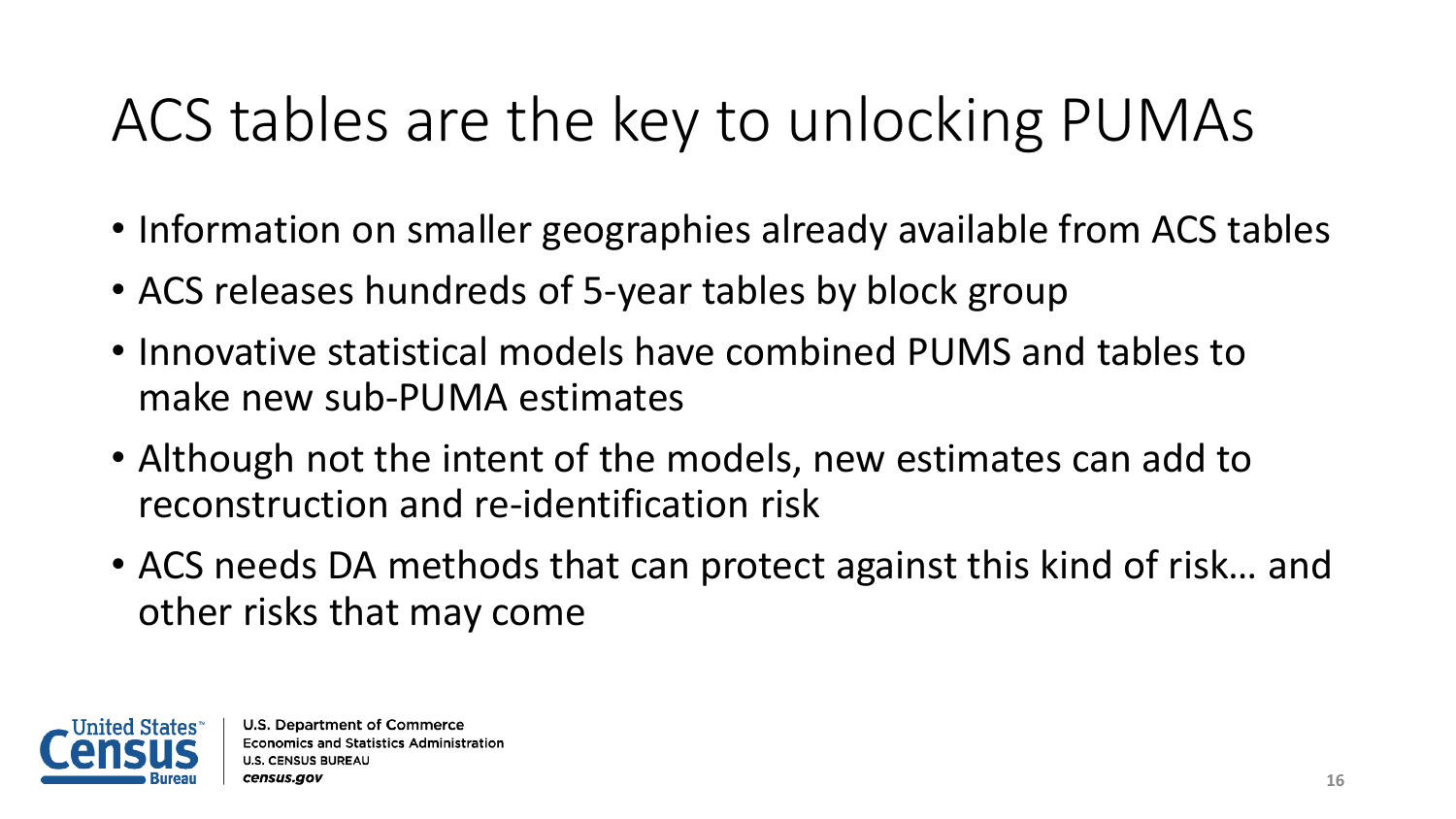## The Census Bureau needs to maintain trust of our respondents

- People have growing concerns about their privacy
- ACS must maintain respondent trust within this environment
- Decreases in respondent trust could have negative impacts on quality
- Provable privacy guarantees will aid in keeping that trust



ACS Housing Unit Refusal Rate



**U.S. Department of Commerce Economics and Statistics Administration U.S. CENSUS BUREAU** census.gov

www.census.gov/acs/www/methodology/sample-size-and-data-quality/response-rates/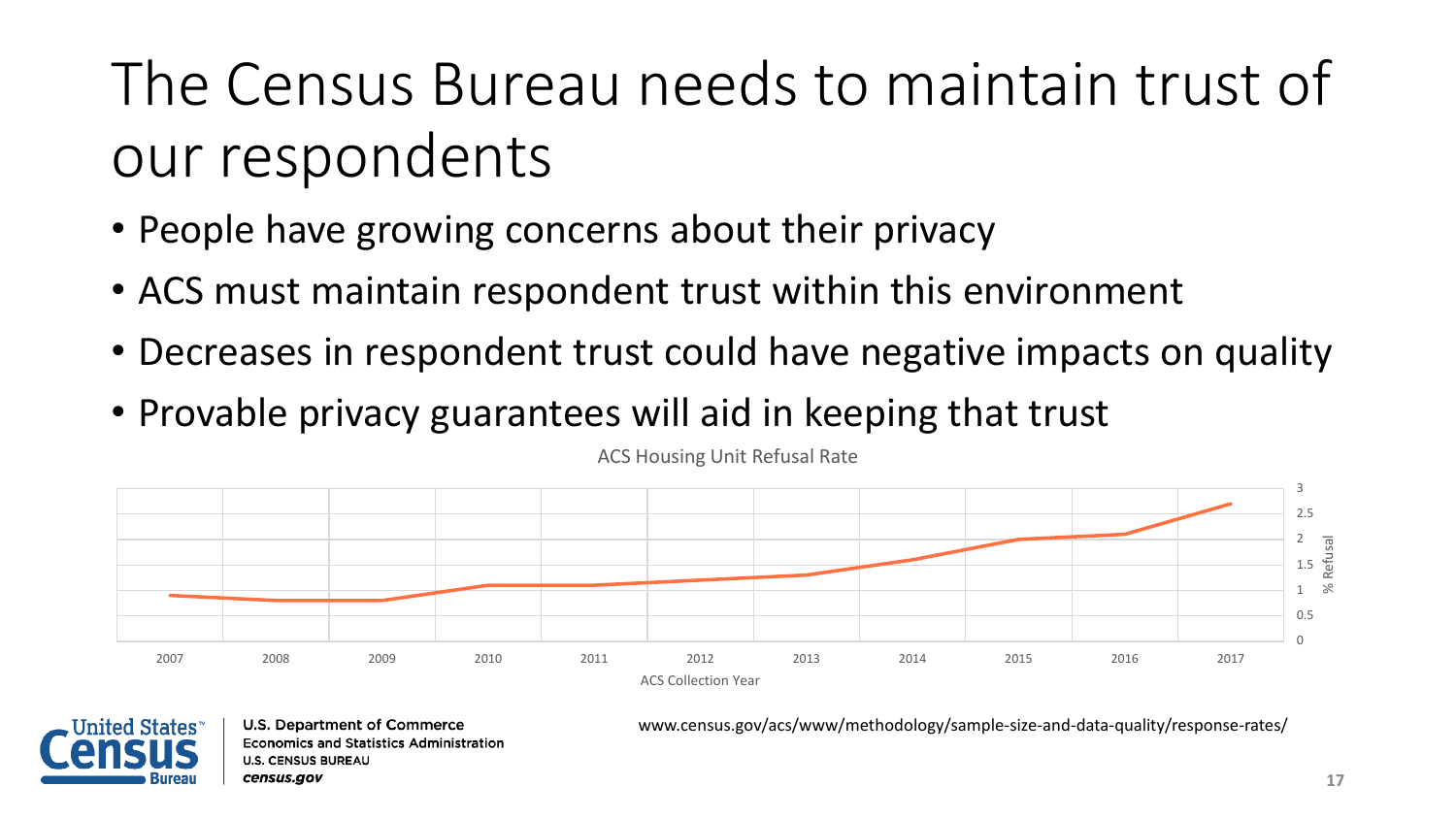## Formal privacy methods can future-proof the privacy of the ACS data

- Can guarantee privacy against broad classes of attacks
- Do not depend on which datasets are now or will be available
- Have a calculable, global privacy loss for a given set of releases at a given accuracy
- Allow for transparency about the method, data accuracy, and privacy loss



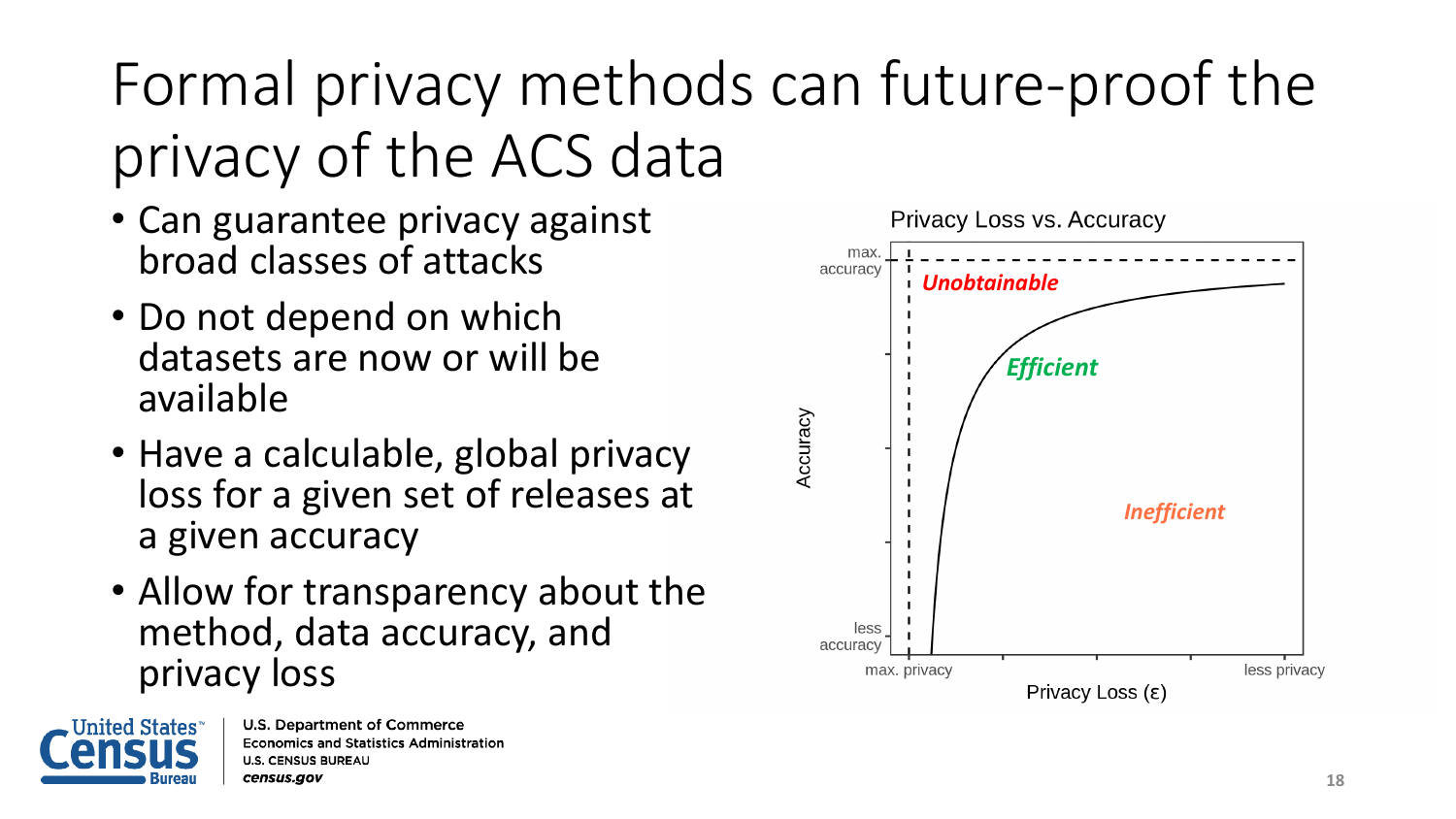# Formal privacy for the ACS is a work in progress

- Formal privacy methods developed for 2020 Census will inform ACS methods
- ACS has additional features that require further research
	- More topic areas
	- Complex survey design and survey weights
	- Population controls
- ACS will implement formal privacy methods once developed to have a satisfactory balance of data privacy and data usefulness
- Until then, ACS will expand non-formal methods to provide protection

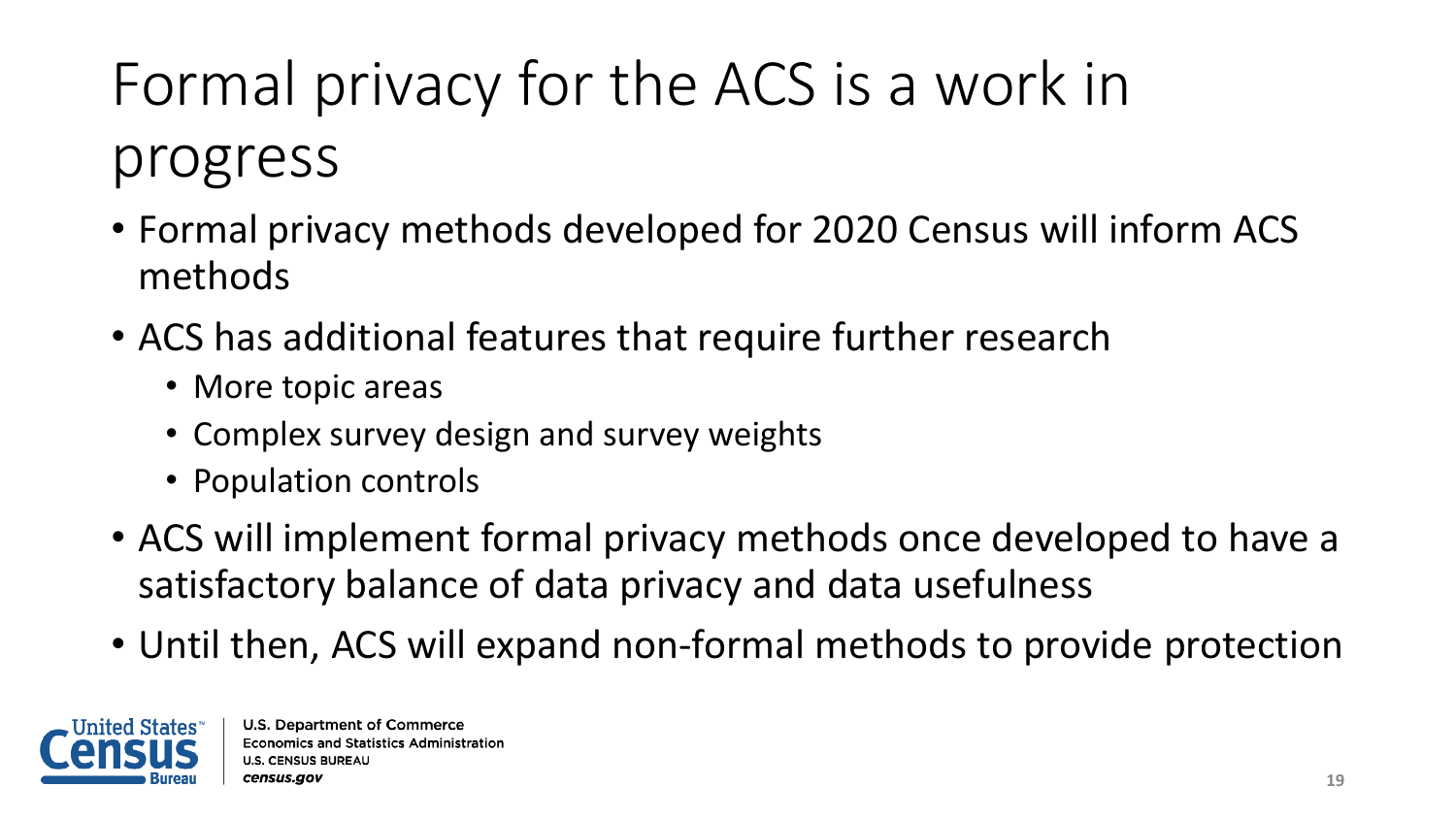### New DA methods can also improve quality

- Some current DA methods may be reduced or removed
	- PUMS sub-sampling
	- PUMS geographic aggregation
	- Household swapping
	- Variable top-coding
	- Category collapsing
- New methods can work alongside other ACS innovations
	- Data modeling, especially for small areas and missing data
	- Use of administrative records
- Transparency of DA methods might allow data users to account for the effect of privacy protection in their analyses